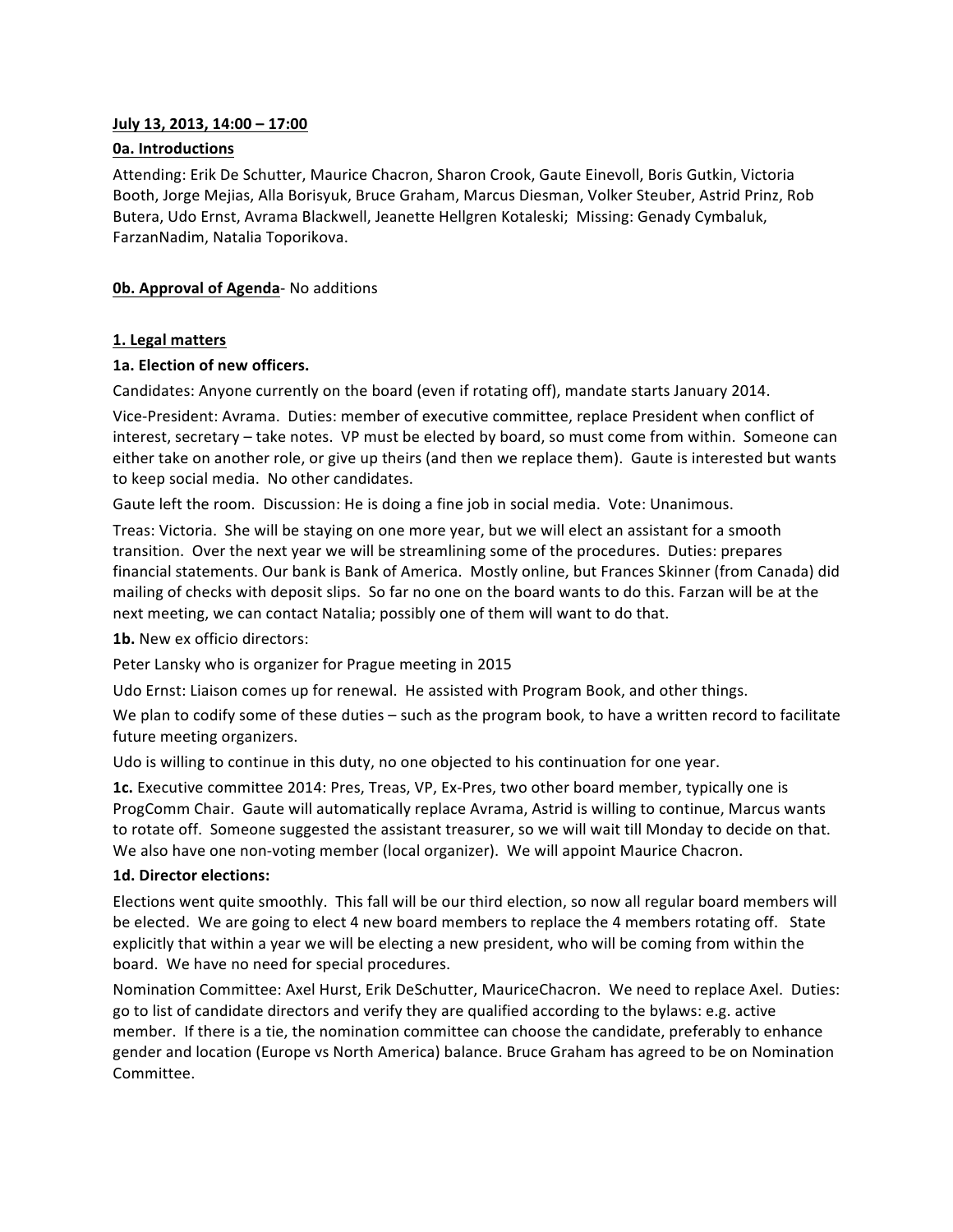# **2. Members**

**2a.**We now have over 1000 approved members. That doesn't mean all 1000 have paid their dues this year. 634 are current (paid their 2013 dues) and 432 who have not paid. Once you are a member, you cannot login and submit abstract unless you pay your dues (which actually saves you money).

Current policy: people can be non-paying for many years, and then they can choose to become paying members whenever you want. Marcus supports this policy because in Germany you can get reimbursed for membership only during years that you attend meetings. Also there is admin cost for re-applying for membership. There is a small fee for OCNS to have more than 1000 members. There were two people this year who actually canceled their membership (then they won't have to re-pay their membership fee when they register.) We should probably make it clearer that people can actively stop their membership. At that same place we should emphasize that membership + registration is cheaper than non-member registration. Also, that membership benefits the society. Boris suggested possibly a reinstatement fee, but not presently. Also, once we have even more members, we might want to consider purging members who have been inactive for many years. Erik suggested considering even longer term memberships (currently we only have 3). Pro: we have more active members. Con: what if costs go up. Astrid and Erik think that the risk is small compared to advantage. Life membership was discussed: major concern is that we don't know what a life membership should cost.

Erik wants to propose one change: keep track of continuous payment for membership (must be done offline and then uploaded to the website). Who has been a continuous member without gaps? Then, what should the advantages be. For example, travel grants might preferentially go to students who have been continuous members. Probably not good idea for this conference, since for many first time student members this might be their first conference. On the other hand this information could be used for travel support for summer schools. In any event we should begin collecting this information. Access to Encyclopediaof CNS for inactive members was discussed – currently, access by members has not been decided, but we would like to make sure that inactive members do not have access. We also do not want to need to be sending our lists of active members periodically. We need to discuss this with Springer (Update: active members will be able to access the Encyclopedia through the website after login).

# **2b. Members meeting**

# Scheduled for Monday, July 15, 2013

We are going to have a presentation for  $1000^{\text{th}}$  member. What should the gift be (other than certificate)? Boris will think about something "Frenchy". Erik will announce the next elections. Victoria will give financial report. Astrid will discuss program committee, Maurice will give presentation on Quebec City. Gaute will mention the social media aspect.

# **2c. Honorary members**

Currently we have one: Will Rall.

What should we do with this? No one is enthusiastic about pursuing this. Deciding who deserves this is often complicated. Who decided that we can add someone else when someone is inspired.

# **2d. Membership drive**

Mostly we get new members at the time of meeting registration/abstract submission. We also distribute information at the SFN social, though we don't get many memberships afterwards. We discussed the idea of having a booth at Cosyne. We would probably not get enough new members to pay for the booth. Purpose would be to let others know of our existence and growth.Ranu suggested that if we would have a booth, other math biology conferences would be more likely to provide members. The other concern is that you need someone to sit at the booth. What about IEEE Neural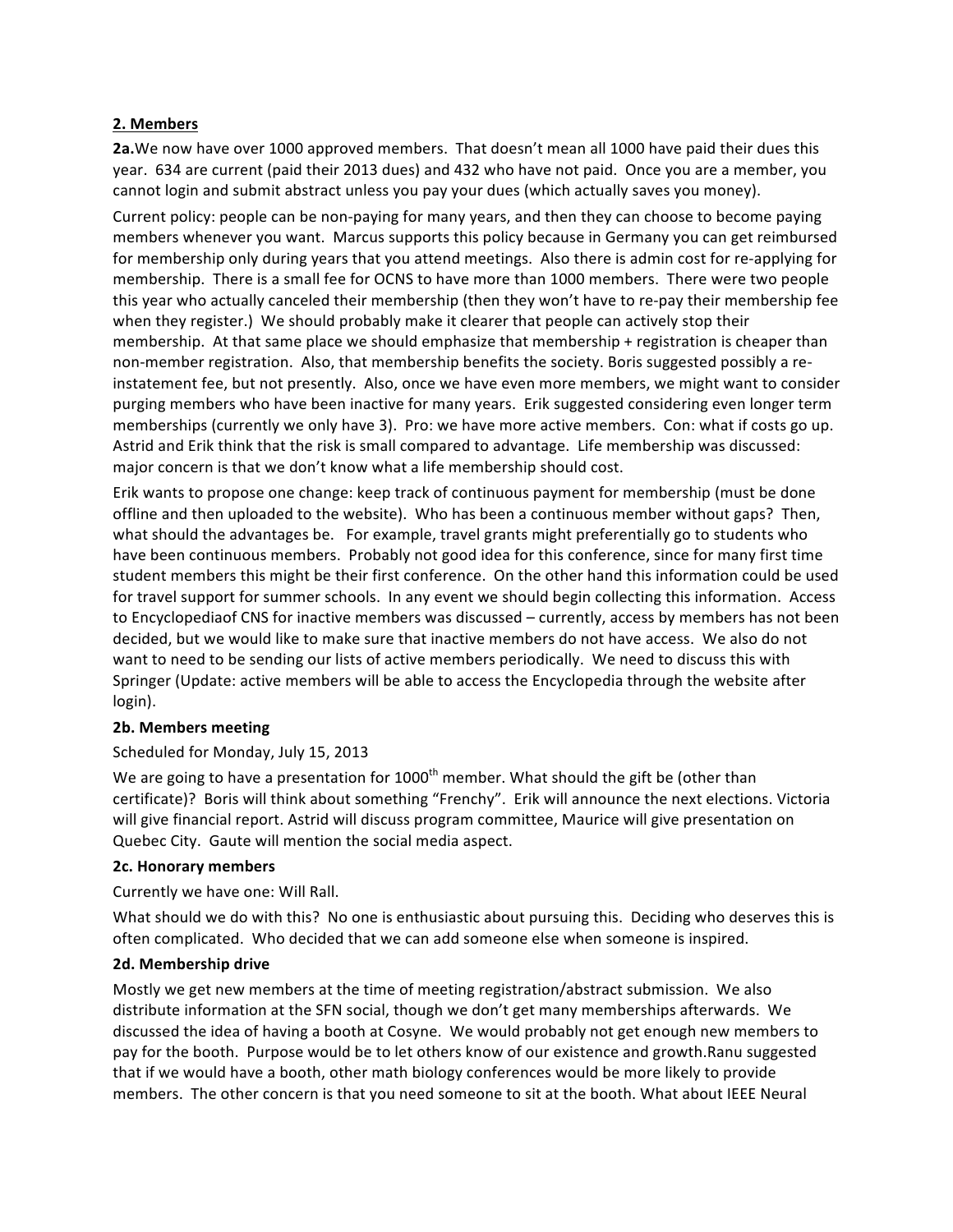Engineering – there is more and more modeling at that meeting, so this might be a possible venue. We would need not only a flyer, but possibly a power point, banner, some previous program books. A much less onerous task is for board members to bring flyers to other conferences they go to. E.g. INCF, Bernstein conference. Trinkets, such as bookmarks, etc, might be a better idea, though more difficult to make accessible to board members. A better flyer that discussed member benefits, not just the next meeting, is critical. Perhaps Alla can develop something. Mailing lists: we have retired the old mailing list on google docs. Now we email the active and inactive members, and also conference registrants from the last 3 years. There might be other mailing lists, or we can pay to post on other society websites. We should get Springer to advertise our meeting at their booths.

# **2e. Social media**

We have an OCNS website on Facebook. So far Gaute has posted only a few things, such as news about the meeting, JCNS new issues. We have 142 "likes". Each meeting can have its own Facebook page which is linked – this Facebook page is for finding roommates, etc. We also have a twitter account. First sentence of Facebook page is turned into a tweet. Gaute has been quite conservative about posting. How do we want to expand this? Gaute could tweet from the meeting "fantastic talk by ..." What do we want to add to Facebook page? Other Toc? It has to be balanced so it doesn't feel like one clique is posting. Perhaps we want to select from meeting registrant applicants to be "official" bloggers or tweeters, similar to what they do at SFN? This should be on a different account. We could actually implement this for this meeting by announcing it today, and tell interested people to talk to Gaute.

**2f.** (Extra) Membership applications: finding information for approvals is quite difficult for student applicants. Maybe we should ask that the student gives information on advisor. Erik suggests the additional information field be wider than this. We provide several options for additional information, e.g. lab webpage or department website which has student listed.

# **3. CNS meetings part 1:**

# **3a. Report on CNS\*2013**

Astrid provided report on submissions and presentations. Percentages are similar to past meetings, except that percent of people requesting travel award has decreased since we required the expanded abstract. We will discuss that later in the meeting.

Submission deadline information: half of submissions are after original deadline. People expect this extension so we will need to continue doing this. We have begun seeing small improvement in quality of Asia submissions, and numbers from South America seem to be increased. We had 13 withdrawals this year. Some were due to inability to obtain visa. Some Americans did not have funding. Abstract submissions were greater than Stockholm, so our new procedure did not hurt abstract submission process.

Boris: As of noon 730 registrations, so this is the largest meeting we have ever had. This is not the only meeting in this building. 1200 people will be in the building on Mon-Thurs. There will be people using the cafeteria, milling about. That means that valuable material will need to be broken down for the night (not poster boards). For coffee break we might have to ask people about badges. Agnes Jensen is conference secretary, so any questions ask her. Our many volunteers are the orange badge holders. Announcements can be made first 5 min each day, the first 15 min today. Astrid handles this. We have to be out of the building by 8 pm. Monday is the banquet, which is not here and not close. It takes 40 min to get there. Buses will start leaving beginning 6 pm from front of building, but it is possible to take the metro. At entrance of banquet there is name list, and sticker on the badge shows banquet admission. Posters in big hall downstairs, will be numbered, all three numbers will be on the boards at once. Extra poster boards are available.Coffee breaks are in side hall. There is message board near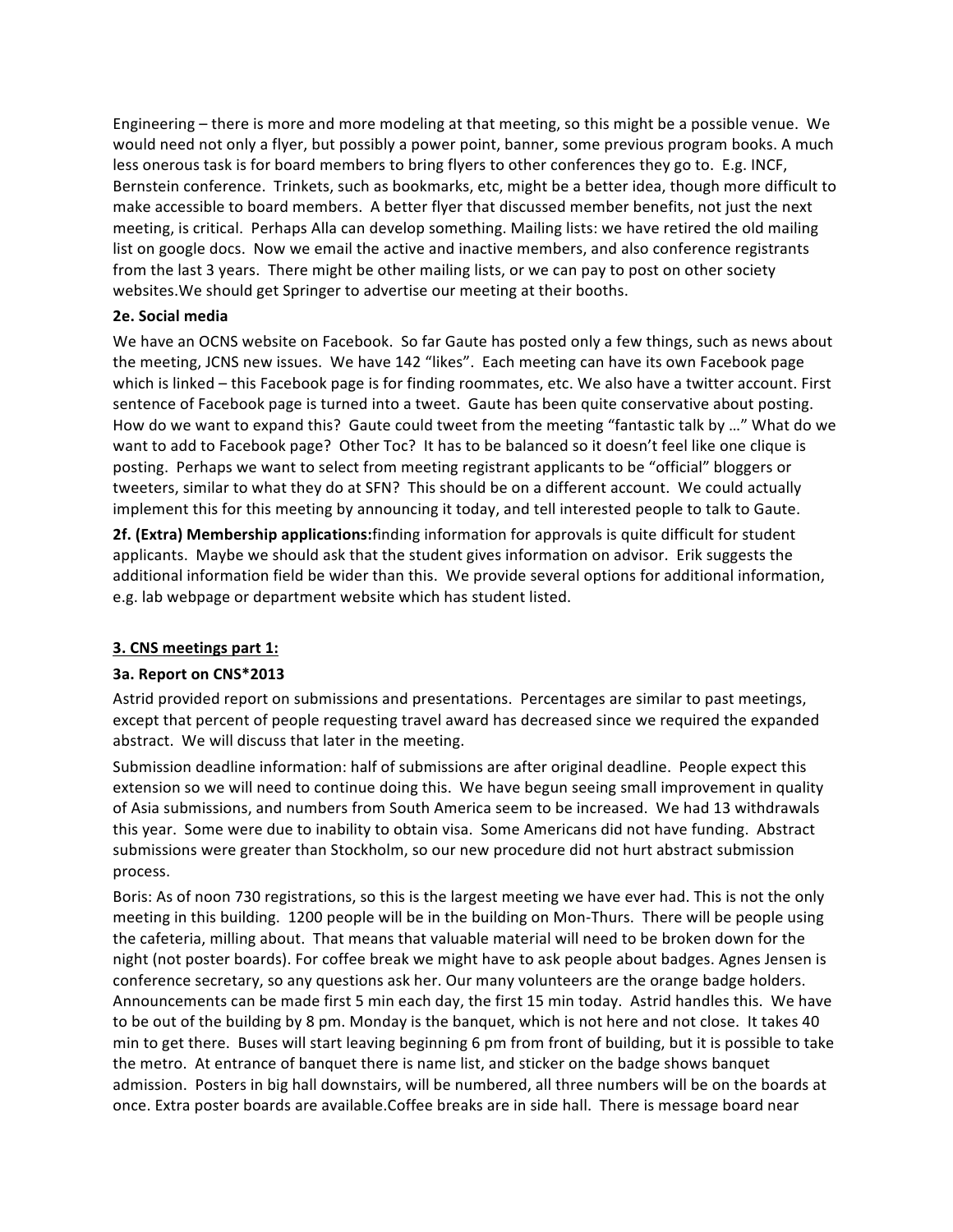registration desk. Local organizers need to know to whom they should address each question. Instructions to local organizers are too sparse. Erik plans to develop a set of instructions and Boris will help with this.

# **3b.** Analysis of new registration procedures for abstract submitting authors

Must register before submitting abstract. Didn't seem to have a major effect, but a few practical matters we hadn't considered. We should make some changes for reimbursement procedures. Issues to solve: physical separation between member clicks and abstract submission. For example, two different logins is confusing (this we cannot solve).

If request to cancel registration, need to figure out if there is an abstract coupled with that and withdraw the abstract. So, after closure of abstract submission we should make a combined list to use for this process. Also, after the abstract book info has been submitted, it costs us money, so we need to change our deadline for 90% refund to beginning of May, and reduce our later refund a bit. Make refunds inline with our costs. This year some people canceled because they didn't get an oral: we need to make it more clear they are only entitled to a 90% refund (same as other people withdrawing), and make it clear that 100% is only if an abstract is not accepted at all. We should also post our historical percentage of people receiving orals.

# **4. Task division within the Board**

### **4a. Reassignment of tasks within the board for 2014**

Jeanette leaving (travel, Sharon is assisting)

Volker leaving (membership approval and workshop, but we already have assistants (Farzan for workshop, Jorge for membership))

Marcus leaving (tutorials, Bruce is assistant for tutorials))

Axel and Lars leaving (but Lars was given an extra year so we are not replacing him). Both did website so we need a replacement or two for this.

Discussion about the registration handling Lars did: If people become member after registering, we don't refund the difference. Some people upgrade registration, currently not possible via website. Lars was doing this by phone and entering credit card info. Erik proposes to set up separate form to upgrade registration. It is now possible to automatically send invoice and allow credit card payment. Difficulty is that the form will not know about the previous registration, so people will need to indicatewhat they registered for before. Someone on the board will need to check the information. Natalia has agreed to do that. Prices are complicated, because if people have become a member in the meanwhile, price will be different. Erik proposes that upgrade be only one price – the late registration price (even if before the late deadline). Most upgrade requests are done late anyway. Ranu disagrees with this because of paying a late fee. Erik mentions that this is not a late fee. We would still have student vs faculty and member vs non-member prices and you still get discount for doing more than one event. We would call this "adding event" not upgrade.

### **4b.** Need for a dedicated, stable webmaster, make it an ex officio position?

None of prior board members agreed to take on webmaster position, so Erik has been doing it temporarily. If we do not get a new board member who agrees to bewebmaster, we should email all of our members and request for applications just for this position (they become ex officio member and get their registration paid). This is a quite an involved job. Erik currently does backups periodically, but backups are not done automatically by the service provider so one needs to be careful. This is really content management, which was originally outsourced, but we had to give very detailed technical information. Currently there are two categories of access to board members. Some board members can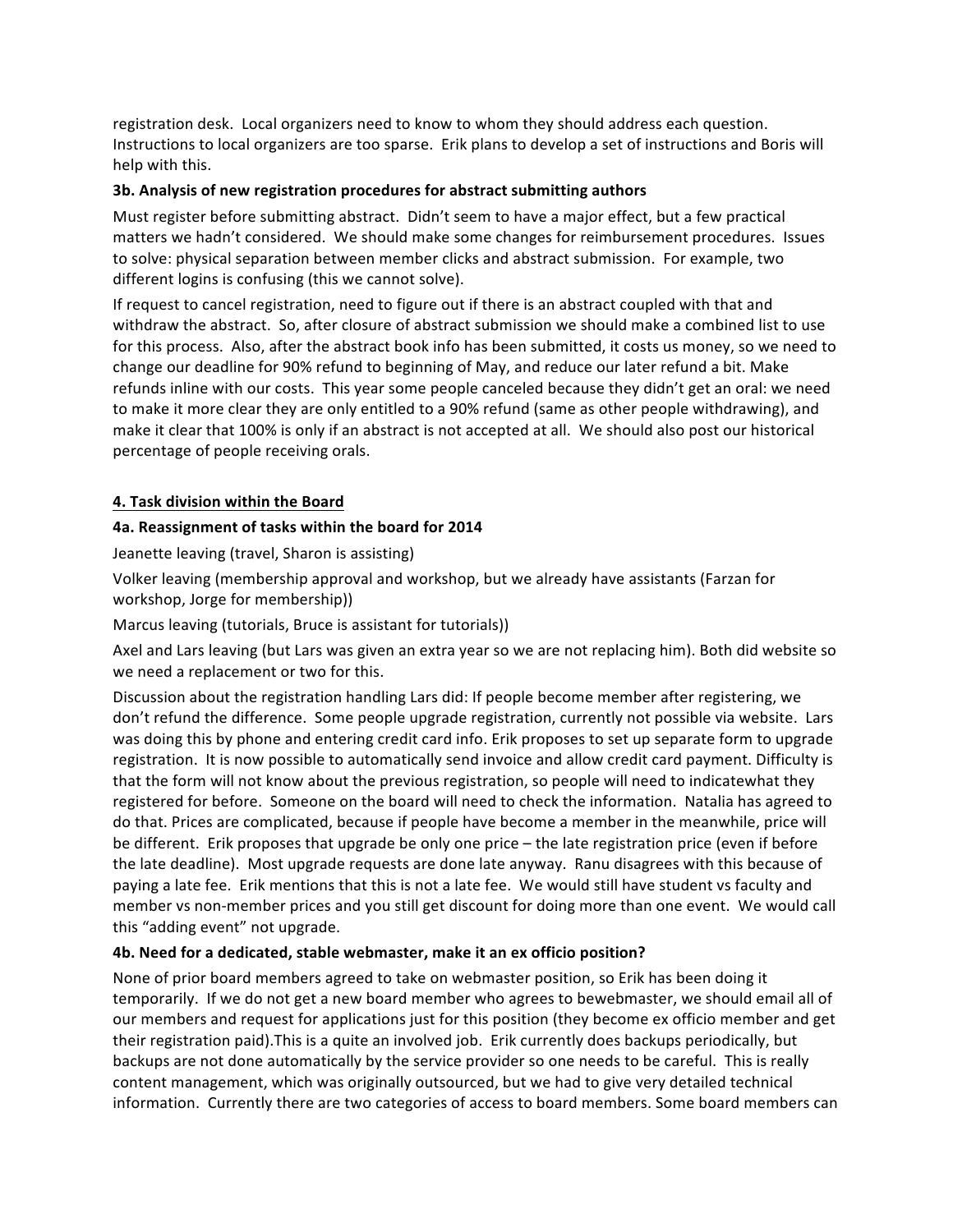edit articles related to the current CNS meeting. Membership approval people have access to member records, they can edit them. Erik proposes an additional category of people who can see forms, but not edit. Udo proposed giving read access to local organizers, but Erik recommend no because the information that is displayed actually "appears" wrong if you don't understand the forms. Erik requested a vote on procedure: that we request for applications just for this position if we don't get elected board member. Vote: Unanimous.

# **4c. Future task divisions**

Covered with review of re-assignment: Webmaster, Travel, Tutorials, Workshops, Membership

# **July 15, 2013 – 12:00 – 14:00**

Attending: Victoria Booth, Erik DeSchutter, Udo Ernst, Bruce Graham, GenadyCymbaluk, VolkerSteuber, BorisGutkin (departed at 1:10), MauriceChacron, Sharon Crook, Astrid Prinz, FarzanNadim, GauteEinevoll, Jorge Mejias, Axel Hutt, Marcus Diesman, Lars Swaber, Ranu Jung, Rob Butera, Jeanette HellgrenKotaleski (arrived at 1:25)

# **5. Other matters**

# **5a. OCNS sponsored meetings and courses**

We currently sponsor 3 summer schools, and we sponsored the "60 years of Hodgkin Huxley" meeting. Summer schools: 6 individuals were supported to attend the Ottawa course, Woods Hole course, and ACCN course, about \$2000 each. We discovered that we were too generous to the North Americans going to Ottawa (since only travel was needed), so we are going to cut back on that to not pay more than their costs. For the other two courses we paid tuition to the course directly.

# **6. CNS meetings part 2**

# **6a. Report on CNS\*2014 planning**

CNS in Quebec City, Canada, Quebec City Convention Center, July 24-Aug 1, 2014

Great travel destination for tourism; Maurice described and showed some touristy and cultural events, both in the city and regional. Hotels and restaurants with 5-15 min walk. Weather expected at 17-27 C.

Plenary (holds up to 600-700 people) next to Posters. Poster room will hold 100 posters per session. 7 smaller workshop/tutorial rooms (more are available). This is probably enough because we expect a smaller meeting than Paris since it is North America. We have a separate entrance from other Congresses that will be held at the same place/time.

Current budget sheet presented. Committed amounts: \$33,805 (after tax refund) which is within ~\$500 of budgeted amount. Erik requested that food costs be brought down. Budget had social at ~\$100/person, and this needs to be cheaper.Maurice listed two banquet options that will be discussed. Erik, Maurice, Victoria will meet later to discuss budget.

Travel: Direct from New York, Chicago and Paris, or Direct from Europe to Montreal. Price = \$500-650 from North America; from Europe \$950-1200; from Asia \$1200-1500.

# **6b. Program committee**

3 members rotating off. Call went out for OCNS faculty members to volunteer. Received 17 responses, PC will select replacements out of those 17 while keeping geographical, gender and research area balance. Perception is that quality of talks is not as high as at cosyne, and PC is trying to improve such quality. PC looks at reviews, and selects based on those reviews. We don't favor students over faculty. Labs that had oral in previous years are not selected. Also, gender balance and subject balance are considered. No special criteria used for featured orals. Avrama mentioned that maybe students should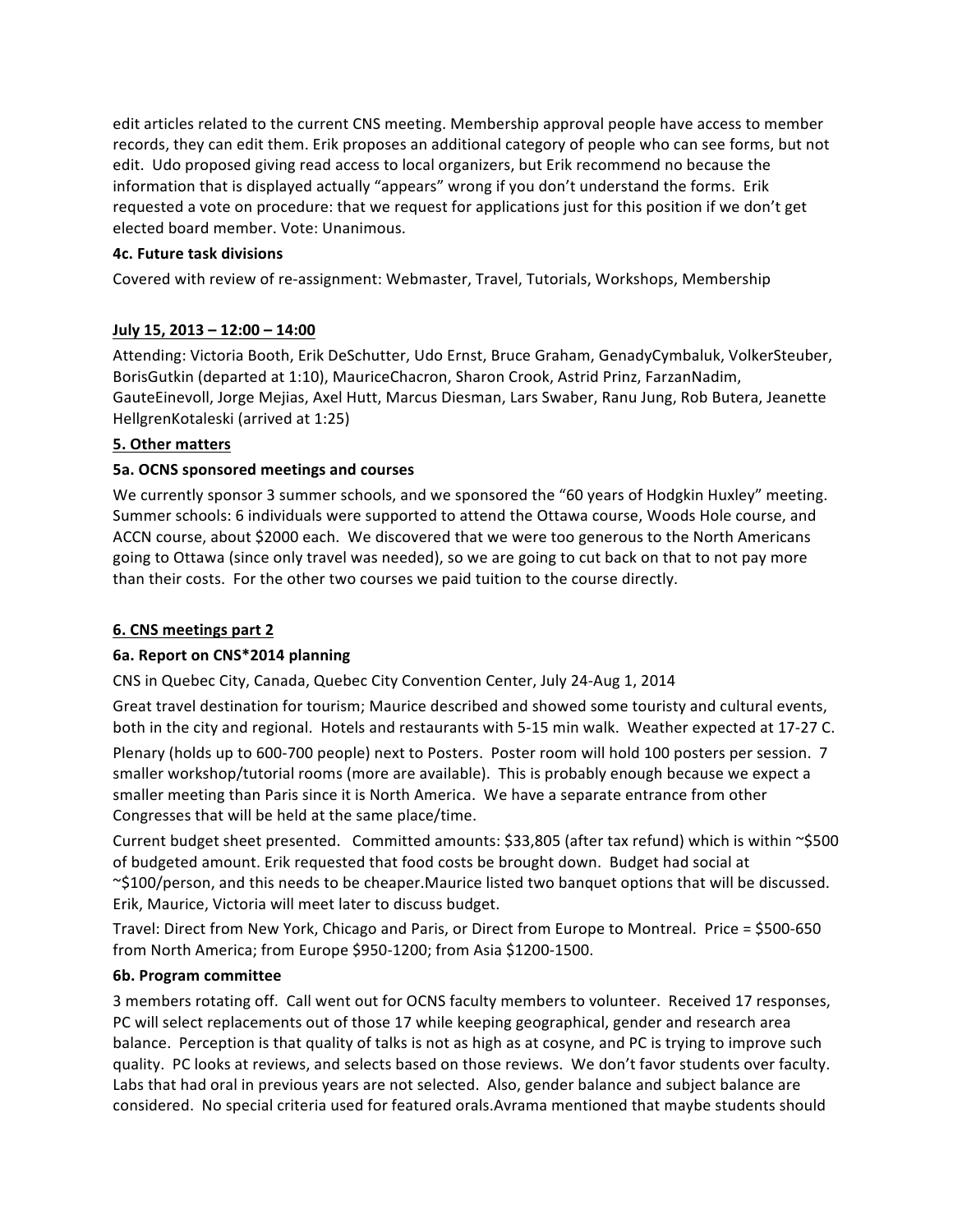not be given featured, or at least make people write extra paragraph on how they will give overview of field. PC wants to send guidelines to everyone about the audience, etc. This will only work if the advisors actually work with the student. Erik wants to add that student should practice in front of advisors. Several people discussed what about inviting the speakers, and then submitters only provide posters. Problem is that may create a cliquish meeting, though some disagree with this. The "orals invited" approach also goes against the spirit of the meeting, which is quite inclusive and distinguishes us from others. Another possibility: can request poster submitters to consider orals if the PC thinks that this is a particularly interesting submission. Problem: this creates a little bit more work for the PC.Gaute mentioned that not all keynotes this year were computational neuroscientists. Astrid mentioned that many computational neuroscientists are quite interested in the data, and several PC members are pushing toward the cosyne model.

Astrid's successor. Anthony Burkitt is most qualified, and he agreed but not for one more year. Astrid has agreed to serve one more year. Astrid will start cc'ing him on emails so that he is shadowing her for a year. Having a good program committee is one of the methods for having a good program.

### **6c. Tutorials**

This year: 9 tutorials. In questionnaire predicted 114, instead we had 222 (double the numbers is "standard"). Consequently some of rooms were too small; always need to assume there will be 2-4x the attendees as specified by the questionnaire. The highly theoretical ones were quite well attended. One presenter wants to switch to every other year. If popular topic we might want to find an alternative tutor. Problems: white board markers with blackboards, half of rooms had no shades, some sockets in room were non-standard. We need to keep an eye out for tutorial quality. We should plan an exit survey. Discussion on whether the survey will be written or web based. Problem of former: someone needs to type it, problem of latter: we expect less response, especially if there is a problem with internet connection. Erik suggested we try the web form the first year and see what our response is. What about slides for tutorials: We asked organizers to provide slides on webpage and then OCNS linked to those websites. Access should be limited to OCNS members (and conference attendees). (Access to Encyclopedia of CNS will be via the OCNS website to limit it to members).

Tutorial budget was 10k this year, and we are proposing 8 K for next year.

### **6d. Workshops**

26 proposals submitted. Ultimately 20 were accepted (5 two-day and 15 one-day) Selection committee was formed to select the workshops. Criteria were number of confirmed speakers, time for discussion, quality of speakers, previous attendance of CNS meetings, topic (relevance, coverage/overlap).

Sent out acceptance/rejection in three stages because number of rooms continued to increase. Organizers were requested to set-up webpages, that were linked to the OCNS site. Several workshops were organized by numerous organizers, and some secondary organizers appear on two workshops.

Total budget: \$750 per workshop this year, this was spread evenly this year (instead of unevenly like last year). Organizers had control of budget, but they were suggested to give to students and post-docs, and to use fee waivers rather than travel grants. Difficulty is that the fee waiver is cheaper for student and post-doc. So, do you prorate them or make the waiver \$200 for each? One possibility: Split workshop support into two parts (e.g.  $1/3$ ,  $2/3$ ): one part for fixed number of waivers, every workshop gets some number, other part for competitive travel grants (of same size as main meeting) which are competitive between different workshops. Each workshops organizer must propose their grad/post-doc speaker, and candidate also should write something. Concern: who makes ultimate decision? Could be workshop committee or travel committee. Advantage is that currently the method for awarding these grants is a mess. Disadvantage is the difficulty in deciding (which criteria). Might need to look at the lab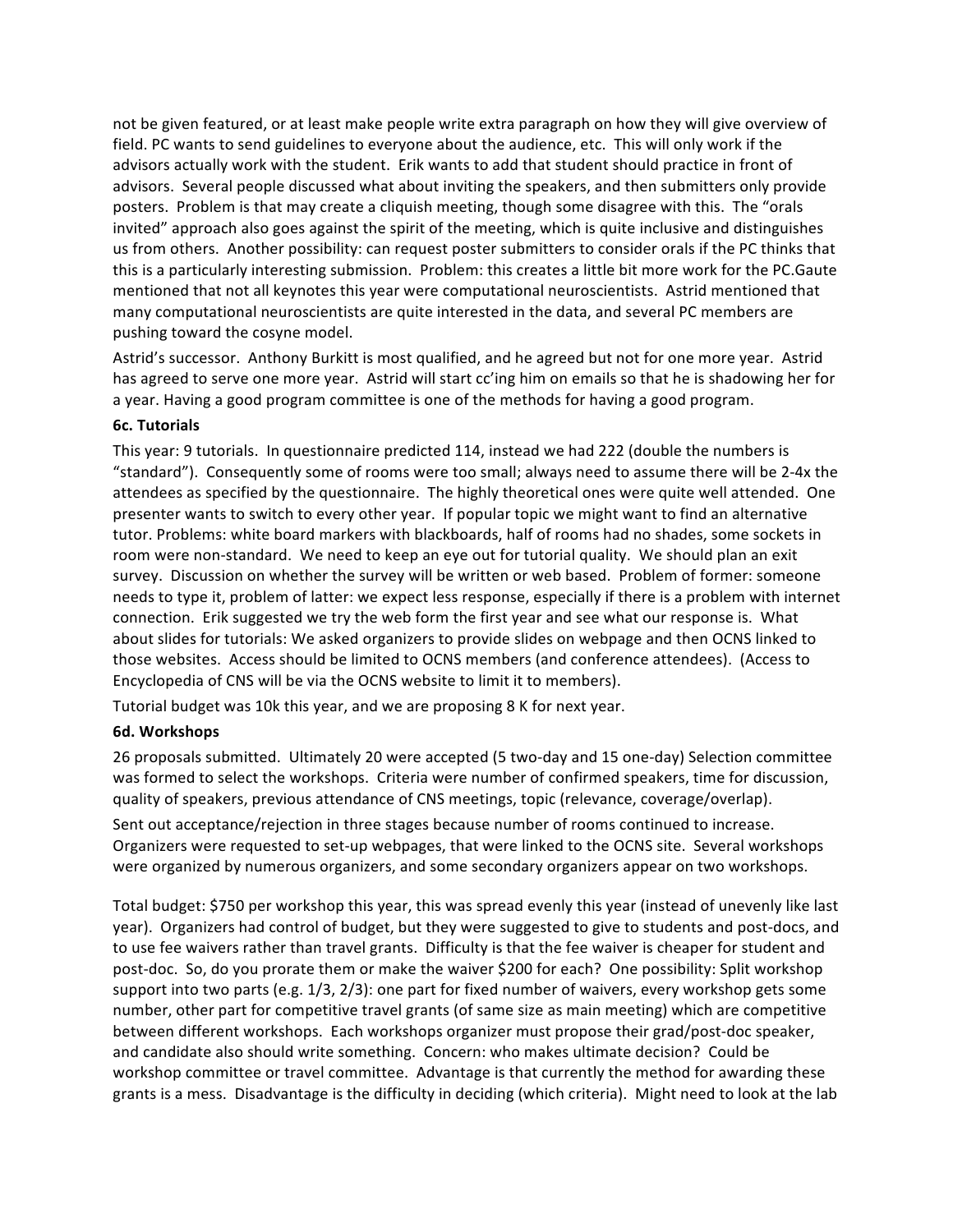the scientist comes from. If this job was assigned to travel committee, then we would avoid the double dipping problem. We need to make clear that a speaker can receive only one travel grant, except that they can receive registration waivers for both main meeting and workshop.

Improvements: Provide template for proposal – Farzan has done this.

Be clear about deadlines and criteria – reiterate that confirmed speakers are important, though there will always be people who don't read rules. Can put in the template that not all workshops are accepted. What should deadline be? Perhaps we should have two deadlines, but give preference to the ones who meet the early deadline, or only allow second deadline depending on availability.

How many workshops? Keep it at the 7 planned, until we have abstracts submitted. If abstracts are quite high, we can always add additional workshops.

Who should evaluate workshops? Limit it to the workshop board members? Add to the PC? Astrid thinks that the PC probably doesn't want more work. Farzan suggests that PC should only provide input as to theme. Could limit the workshop committee to the workshop board members plus past and current presidents. Alternatively can invite whichever PC members are interested.

Farzan proposed the following rules, which were approved by the Board:

- Each individual can be the organizer or co-organizer on only one workshop.
- The number of confirmed speakers is a criterion for accepting the proposal.
- Overlapping proposals may be asked to be combined. If the organizers do not wish to combine the proposals, only one of the proposals may be accepted.
- Workshop proposals submitted by the December deadline are given priority in acceptance.

Erik suggests that we only let someone propose one workshop or tutorial. Most board members disagreed because the type of information is quite different. Several people who organized several happened to organize quite good workshops. But since there are several organizers, they don't really need to be on multiple workshops. Some were concerned about repeated workshops, but others thought that is fine if they are popular or good quality. This is mostly a concern when we reject some workshops, or if we have only recurring workshops. Perhaps we should monitor the quality – have questionnaire similar to the tutorials, and ask organizers to provide number of attendees.

Erik proposed to decrease the workshop budget from 15k to 10k for next year.

### **6e. Travel grant**

Major issue was overlap between grants to main meeting and workshops, but now that travel will deal with workshop grants, the issue will go away.

With extended abstract requirement, we have had fewer applications for travel grants. We only gave good quality (above threshold) so we had some money left over. Erik asked whether we should increase the award size since flight cost is going up. Ranu reminded us that as of next year we will not have the NSF travel grant money, so we might not have excess next year. Victoria mentioned that most applicants have other sources of support to supplement, and we have a President fund if there are truly needy people. Can we reapply to NSF? Yes, but with previous application Ken Whang indicated we would need to propose something new. We can't just ask for new money to do the same thing.

Budget: Erik proposed decreasing the travel budget from 40k to 30k. This will increase OCNS fraction, but not the entire amount of NSF lost. The decrease also reflects the smaller meeting for next year.

The total decrease of travel and workshop is 15k, which approximately compensates for the NSF loss. Invitation letters: How difficult are entry visa's for Iranians,Chinese,Indians, etc? Maurice thinks Canada is better than US, but Iranians could take 6 months.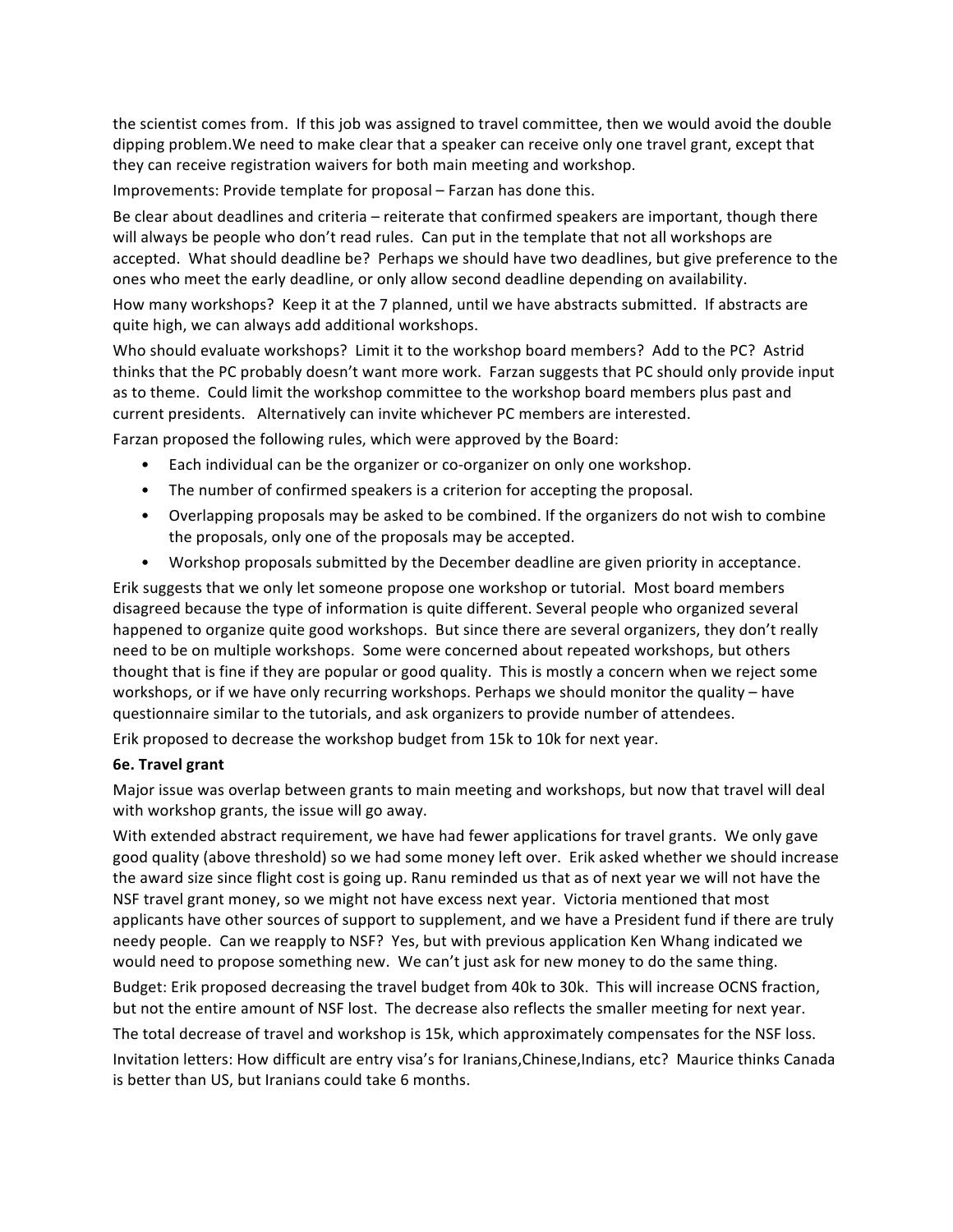Current procedure: first, an automated system to obtain invitation letter. Some say this is not enough, but bringing their credit card receipt for registration will help. Alla brings up that actually traveling to the embassy costs significant time and money, so you don't want to "try" and have to try again. Alternatively, travel can generate letters with appropriate signature (President, local organizer), e.g. every two weeks. We can automate this, have the registration form generate the information, and then travel will convert that information into a PDF with the appropriate signature. Natalia (who does registration) will generate a list of information for requesters in a spreadsheet, send it to travel, who will do a mail merge type thing to generate the letter.

# **6f. CNS 2015 and call for CNS\*2016: more detailed instructions in call**

CNS 2015 will be in Prague – Call for proposals was quite successful and we received quite a number of proposals. Peter Lansky is the main local organizer. A local professional conference organizer has been hired, and Erik had a site visit with this organizer. Concern is that Peter is not as accessible and involved with the OCNS board; on the other hand he has considerable experience. The board may need to interact more than usual with the professional conference organizer. Erik proposed that we improve and formalize how the board interacts with local organizer for future meeting. For example, rules about the budget, which is quite important when dealing with a commercial entity.

In original bid, people propose a budget which is quite informal, and we don't further interact until the bills start coming in. Erik proposes that 1 year before the event, the local organizer submits an itemized budget. We will create a template for that, which will then spur the local organizes to inquire about specific items, e.g. is cleaning included in room rental. Even if prices on each item cannot be finalized, at least we know which items to prepare for. Erik proposes that this completed template be treated as a contract, and local organizer will need to ask permission to add additional items. In budget template we need to distinguish between fixed costs (e.g. rooms) and cost per person (e.g. food). We will also clarify what OCNS does (abstract submission, registration) and what organizers do.

Boris comments: For meetings over 500 people, local organizers should get several estimates from professional management companies, otherwise there is too much work. Then, local organizer main responsibility will be to verify costs and oversee the management company. Develop "playbook" – exactly what was involved in the organization – and provide to future proposers, even before they propose.

Avramasuggested: when registrants determine whether they want program book, inform them whether or not a program on USB will be provided.

Erik suggested: charge for program book.

Boris mentioned: force local providers to give real estimates early  $-$  give them a deadline. For example, details by 6 months before. With package deals, verify (pre-negotiate) what is in the package.

Also, he requested clear guidelines on how flexible locals canbe on locally raised funds. Does OCNS want accounting on everything, or just costs that OCNS reimburses. Victoria clarifies: Right now OCNS wants accounting on everything to report on our taxforms. Victoria will inquire from accountants whether there can be other financial activities that we need not claim, but probably not since we need to show that we do not make a profit. Another example: if a satellite event is organized that rents rooms in same venue and local organizers are intermediaries, does this need to be reported to OCNS? Possibly there can be self-contained events. Erik explains that if local organizers have separate funds maybe they could be used for expenses that crop up that weren't originally on the budget. OCNS would like to be more flexible, but we need to verify what is possible with accountants.

Another issue: local organizers need clear guidelines on who is responsible (president, liason, treasurer) for answering which questions. This information should be included in the playbook, and should be provided in the bid so OCNS can better assess the local organizer team ability.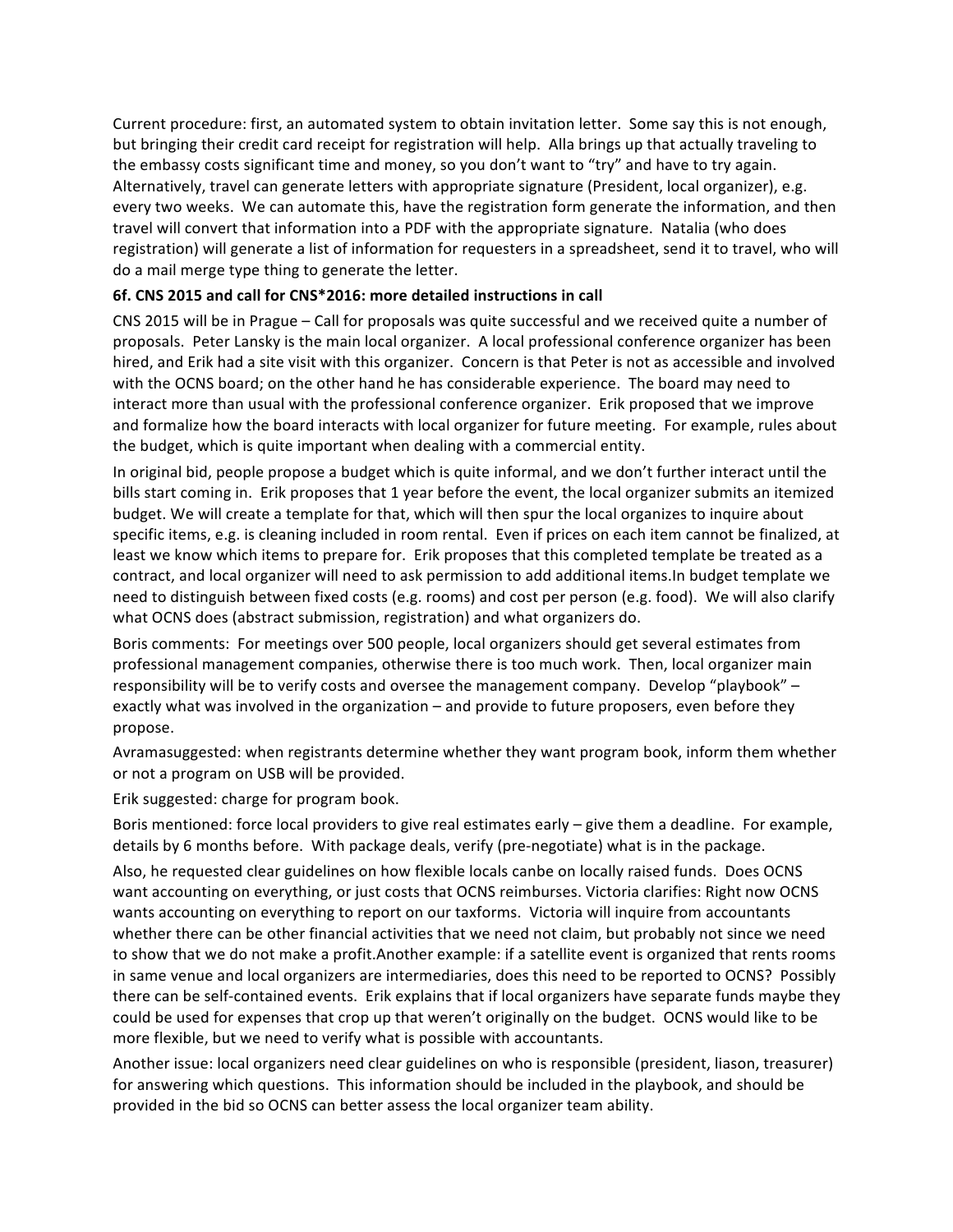Erik recommends that local organizer appoints one person as a local treasurer, one person for local webmaster, etc. So, the playbook will define certain positions or roles for local organizers.

Another possibility: site visit by a board member after selecting the venue.

Udo recommends that each local organizer (or relevant board members) email him with what things they did and Udo will update the "playbook". Maurice recommends that some of these things (getting quotes) be obtained with the original proposal. Boris mentions that organizers must make clear what are the legal consequences of verbal versus written quotes. In Paris, the written quotes were 3x of the verbal quotes, and then the locals had to make a huge fuss, and then that brought written quote down to twice the verbal quote. Three years ahead it may not be possible to get firm written quotes, but organizers need to be aware of these issues. On the other hand, venue rental can probably be provided ahead of time, whereas food can't. These requirements might decrease the number of bids, but those bids might be better, with more organized teams.

As part of these guidelines, Erik recommend that 1. we provide boundaries and clear guidelines about proposals to local organizers. One: time frame of the meeting. One proposer gave September, and that might be a problem with teaching, etc. One possibility: July; but, that is a bit narrow. What about mid June to mid Aug? Concern with OCNC in June and EU course in Aug. Alternative: softer guidelines: normally meeting is in month of July, and that proposed dates are strongly considered. 2. cost of meeting is quite important. Victoria is going to review average cost per registrant from previous meetings and provide guidance. 3. Professional conference organizer. We have discouraged this previously because of the cost. Maurice mentioned that in Quebec the conference organizer is provided as part of renting the convention center. In Prague the local conference organizer showed some hotel venues to Erik. Some were similar price as university, but the latter's facilities were better. One concern of university is that main hall is too small, so another room with projection will need to be set-up. Hotels did not have bigger halls. University is just outside of old Prague, whereas hotels are in new city. Many hotels around university. One concern – not many restaurants for lunch, so we might need to provide lunch option. Back to the topic: conference organizers can be used, but that does not absolve the local organizers of their responsibilities  $-$  they need to supervise the conference organizers.

Rob mentions that not all professional organizers are the same. Some fit really well and then are helpful, but some are not.

Alla mentioned that board needs take into account these criteria, and Erik mentioned that we should make important criteria known to all proposers.

Erik summarized that the new call will include better budget criteria (possibly budget template), guidelines on professional organizer use, strong local organizer team (the scientists) (request a paragraph on that), recommended dates. Also, we are changing the "North American" meeting to a "non-European" meeting, to allow for South America or Asia/South Pacific.

### **7. Financial Matters**

### **7a. Financial report on FY 2012, estimate of FY 2013**

Victoria distributed budget. She is now showing cost per meeting, even if charges came in a different FY. We actually lost money on the student housing. Take home: don't be intermediate for the housing. Projection for this year: Current registrations: 743. So, current income will be slightly higher. Catering is huge expense this year. We are not concerned about losing money, but we are surprised that we will not make money from this meeting. That is the rationale for being more explicit about budget guidelines. This may be more important next year when we lose the NSF grant. We currently have a one year buffer in our account, but some would prefer a higher (two year) reserve. We can aim for this but slowly, because we don't want to increase registration fees. This budget reinforces that we don't have money for paid staff. Other expenses have started to increase, such as member awards to attend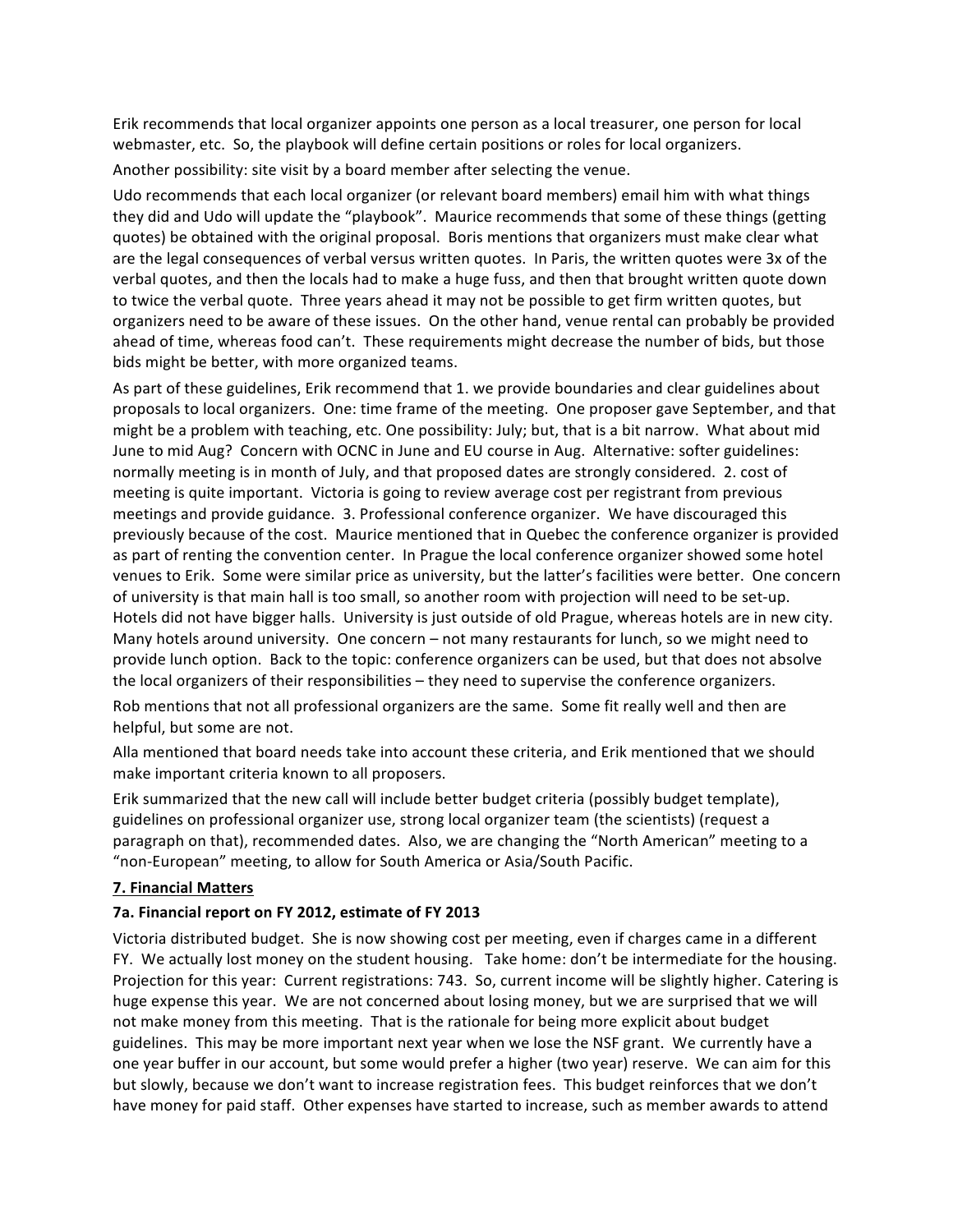summer schools. HH conference: We collected registration fees and then paid out. We still have 2500 Brit Pounds of their money. We will probably not do such registration arrangement again.

### **7b.** Sponsoring: improving our sponsorship options and services.

We are sponsors for 3 courses currently. We don't have another sponsored meeting this year. We received several other requests - one too late, one turned down.

Issue: Woods Hole contacted two people and told them to become members. Erik wants them to be members at the time of application. It is too late to institute this rule this year, but we plan to enforce this rule next year.

Springer: Encyclopedia of CNS accessible to our members via our website. They requested whether they can get list of email addresses; send email on ToC to members, who can opt out.

This year, we are now asking people whether they agree to receive electronic communication. Concern that we do not have privacy policy. We discussed that we should add check box onto registration form allowing them to opt-in or opt-out about us giving email address to Springer for purpose of receiving ToC.

Rob has information on sponsorship. He took over from Carmen last year, assessed what we've been doing. Identified some missed opportunities.

Current levels of sponsorship

1:\$500; logo on program and link on website.

2. \$1000; Logo on program and link on website plus flyers

3. \$2000; level 1 stuff + small booth (not defined)

4. \$3000; level 1 stuff + large booth.

Non-profits get bumped up one level.

What levels do people actually want: other than Springer, they all want level 3, and send only one person.

Many are local and just want name on website.

Proposal: two levels

Level 1: logos and web link (\$750)

Level 2: exhibitor: \$2500, additional cost if larger setup.

Offer 20% discount to non-profits.

This ends up being similar to what we recover now.

Offer program advertisements separately: \$500 for half page, \$1000 for full page.

This year Brain Corporation asked for ad, we gave it to them free since they were level 3 and didn't want booth.

Instead of asking companies to inquire about other opportunities, we should give example of possible events, e.g. sponsor the wine and cheese, or the poster session, etc.USB fobs was done last year by Georgia State in Atlanta.

Other ideas: Rob proposes working with local sponsor to identify opportunities and include them in letter to sponsors. Erik mentioned they can sponsor part of banquet.

Ranu mentioned that our costs for sponsorship have to be carefully determined. Which part is taxdeductible and which is not.

Some sponsors might want to do tutorials, e.g. providing coffee and donuts for workshop that is relevant.